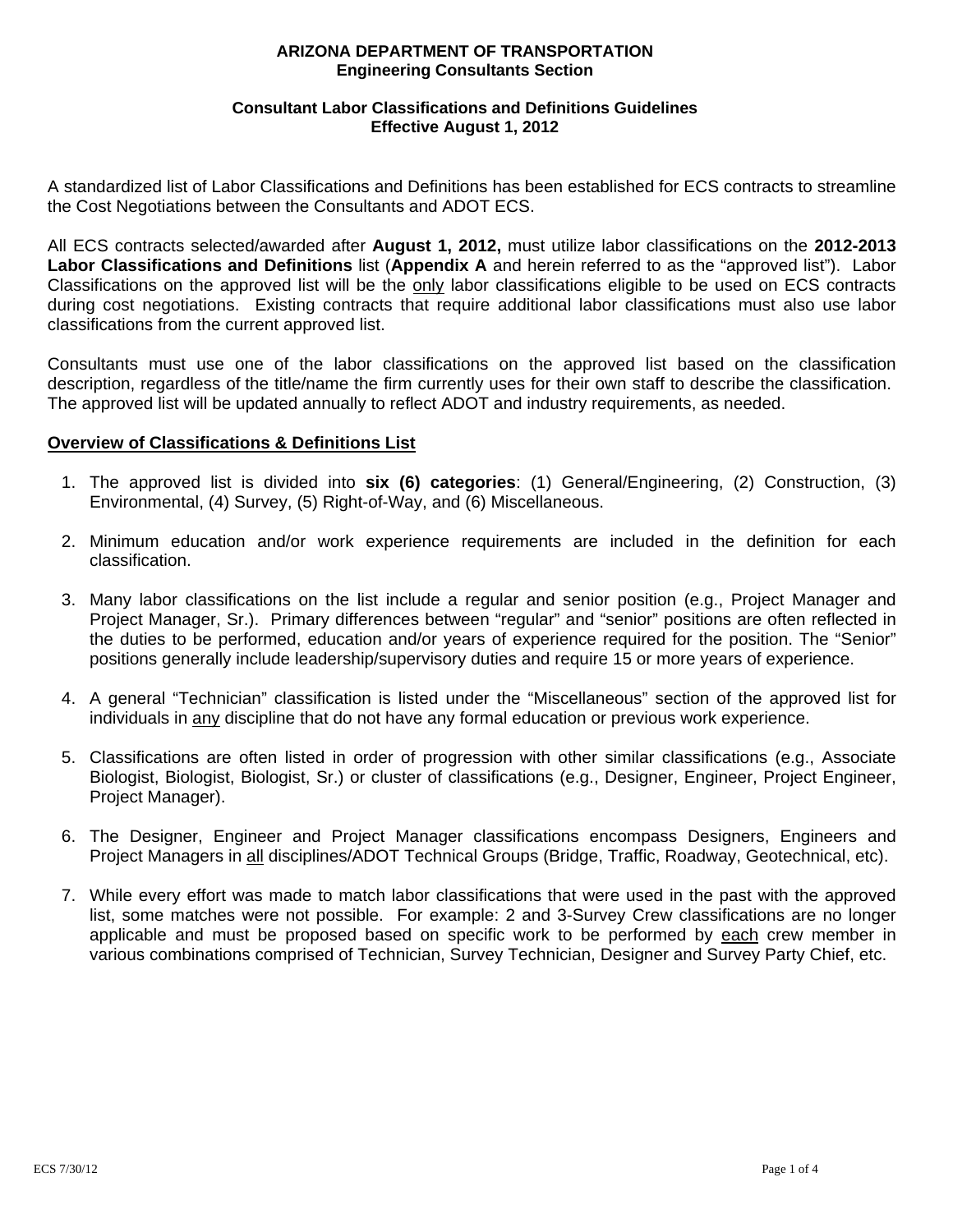# **Consultant Labor Classifications and Definitions Guidelines Effective August 1, 2012**

# **Procedures and Guidelines**

The general cost negotiation guidelines for using the approved list is detailed below:

# **A. During Cost Negotiations**

- 1. Each Statements of Qualifications' (SOQs) Scope of Work (SOW) will include a list of projected labor classifications that the ADOT Project Manager (ADOT PM) anticipates to use in the contract.
- 2. The projected labor classifications from the approved list identified by the ADOT PM will be prepopulated by ADOT in the eCMS Online Cost Proposal module for the winning firm to use when completing its Cost Proposal.
- 3. If the pre-populated labor classifications in eCMS do not match with a position/title in your firm, carefully review the approved list and its corresponding definitions and match the responsibilities to be performed by each person to the closest labor classification that applies. The definition does not need to be an exact match to the job description of your personnel. It just needs to be the best fit for the work the individual will perform on a particular contract. In addition, the credentials of the individual(s) being proposed must match the qualifications stated for the classification. Consultants are encouraged to contact the appropriate ADOT PM or assigned ECS Specialist with any questions regarding the most suitable labor classifications to use.
- 4. Labor classifications not included in the pre-populated list in the eCMS online Cost Proposal module may be added from the approved list of labor classifications, if the Consultants determine that the SOW requires additional labor classifications that are not included in the pre-populated list. However, any additional proposed labor classifications are subject to ADOT's review and approval. Do not delete any labor classifications pre-populated by ADOT, just add and justify any new ones being proposed.
- 5. The approved labor classifications are located in the top portion of the eCMS Labor Class drop-down menu in eCMS and are delineated with an "**\***" in front of them. The lower portion of the drop-down menu contains the old list of labor classifications and will be deleted when all contracts under negotiations prior to August 1, 2012, are completed. Therefore, **if your firm is completing an initial Cost Proposal after August 1, 2012, USE THE TOP PORTION OF THE APPROVED LIST ONLY (the classifications with the "\*" in front of them).** DO NOT USE THE CLASSIFICATIONS FROM THE LOWER PORTION OF THE DROP-DOWN MENU (the classifications without the "\*", unless you are completing a Cost Proposal that was submitted before the approved list was published).
- 6. In most cases, minimum education and/or work experience requirements are included in the definition for each classification. A general "Technician" classification is listed under the "Miscellaneous" section of the approved list for individuals in any discipline that do not have any formal education or previous work experience.
- 7. Consultants are required to use labor classifications on the approved list only. In very rare cases, the ADOT PM and ECS may approve the use of a labor classification not on the list. The use of any such classifications must be pre-approved by the ADOT PM and ECS and must be submitted with the initial Cost Proposal. If approved, Consultants may use the "Other-Pre-Approved by ADOT" classification from the drop-down menu to propose these rare, pre-approved contract-specific classifications. The proposed labor classification must be properly and sufficiently defined and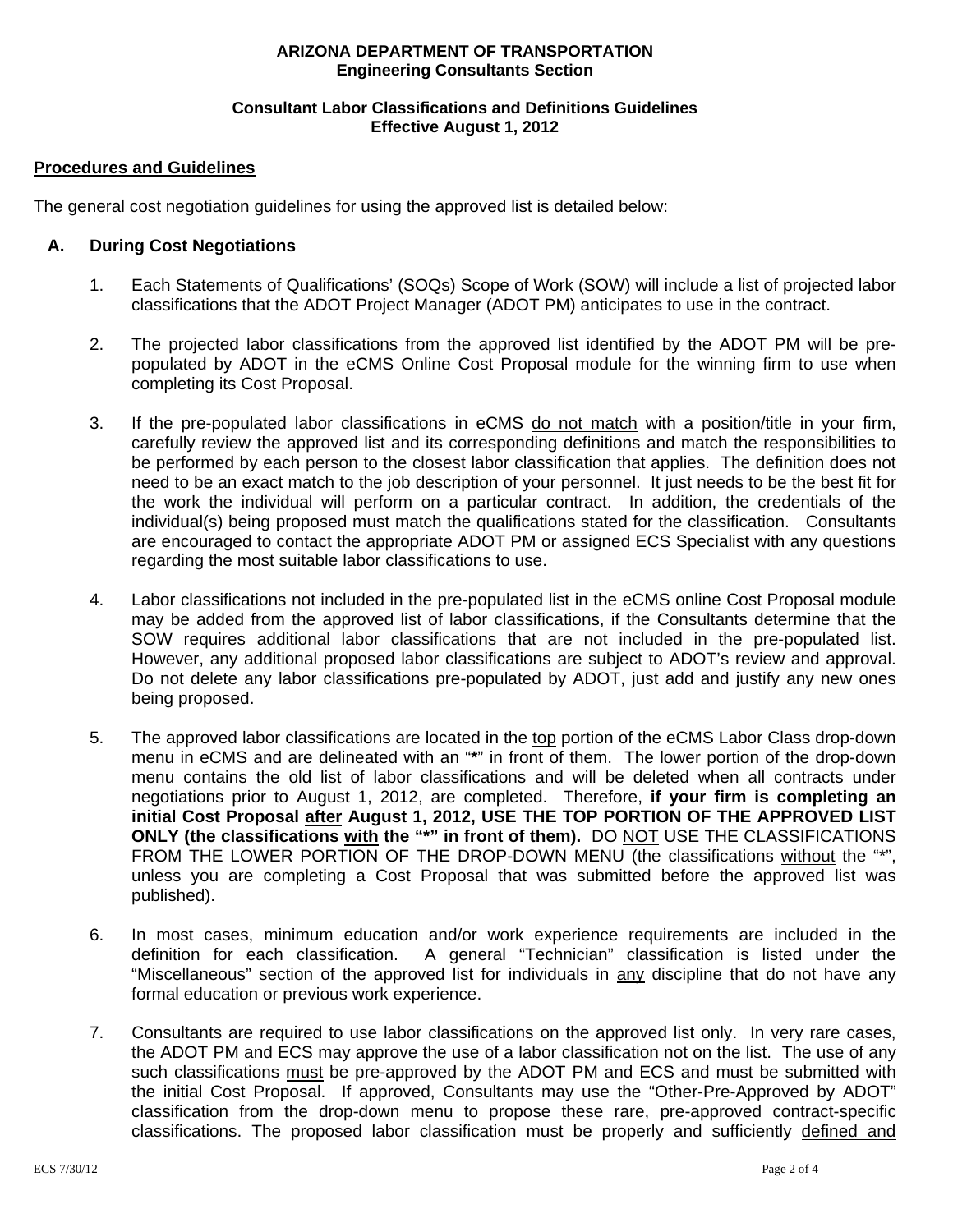# **Consultant Labor Classifications and Definitions Guidelines Effective August 1, 2012**

justified with supporting documentation uploaded into eCMS. The individual being proposed must meet the accepted industry standard for education, registration or certification in the specialized field. Firms using this classification must also provide a definition of duties to be performed, independent justification that outline industry standards, and hourly rates for the specialization.

 ADOT Office of Audit & Analysis (A&A) will contact the firm to request submission of information to determine fairness and reasonableness of rates for all proposed **"Other-Pre-Approved by ADOT"**  classifications.

- 8. Use of additional classifications will be rare and approved on a case-by-case and contract-bycontract basis. A new classification approved for one contract will not automatically be approved for use on future contracts. ECS will track all additional classifications approved on contracts to determine if these classifications should be added to the "approved list" for the next fiscal year.
- 9. **Unauthorized use** (i.e., not pre-approved by the ADOT PM and ECS) **of the "Other-Pre-Approved by ADOT" classification by the Consultants will result in the rejection of the proposed labor classification and rate.**
- 10. Keep in mind that this is a new process. While ADOT has made every effort to match labor classifications and rates that were used in the past with the new Labor Classification and Definition list, some matches were not possible. Similarly, it will not be possible to compare rates received for the same or similar classifications on old contracts with rates approved on new contracts using the new system being implemented. Justification for proposed rates on new contracts must include detailed explanation without references to past contracts. Justification such as *"this rate was approved on an old contract"* is not sufficient by itself.
- 10. Consultants will be required to provide the qualifications for all personnel listed in the SOQs and proposed on a contract, on revised *Certified Payroll and Proposed Rate Forms* (**Appendix B-D**) to ensure the required qualifications are met for each labor classification in the contract. Select the appropriate form for your firm and for the contract type (for straight, averaged or weighted rates or for Unit Prices of Work).Required information on these forms include the following:
	- a. Education
	- b. Number of years of relevant experience
	- c. Technical Registration/Certification number, as applicable
	- d. Actual hourly rate for individual being proposed at the time of the initial Cost Proposal submission

The form must be signed by the Project Principal or Officer of the Firm. ADOT reserves the right to request documentation (e.g., payroll registers, pay stubs, resumes, etc.) to verify qualifications, hourly rates and other information submitted on the *Certified Payroll and Proposed Rate Form*. Subconsultants may submit the *Certified Payroll and Proposed Rate Form* directly to ECS, if desired.

**Falsification of the Certified Payroll and Proposed Rate Form or any documents submitted during contract negotiations by the Consultant shall result in ADOT declaring failed negotiations and ADOT may proceed to negotiate with the next highest ranked firm in accordance with 40 USC §1104. Falsification of the Certified Payroll and Proposed Rate Form or any documents submitted during contract negotiations by the Subconsultant shall result in that Subconsultant being rejected from participation on the contract. Falsification by either**